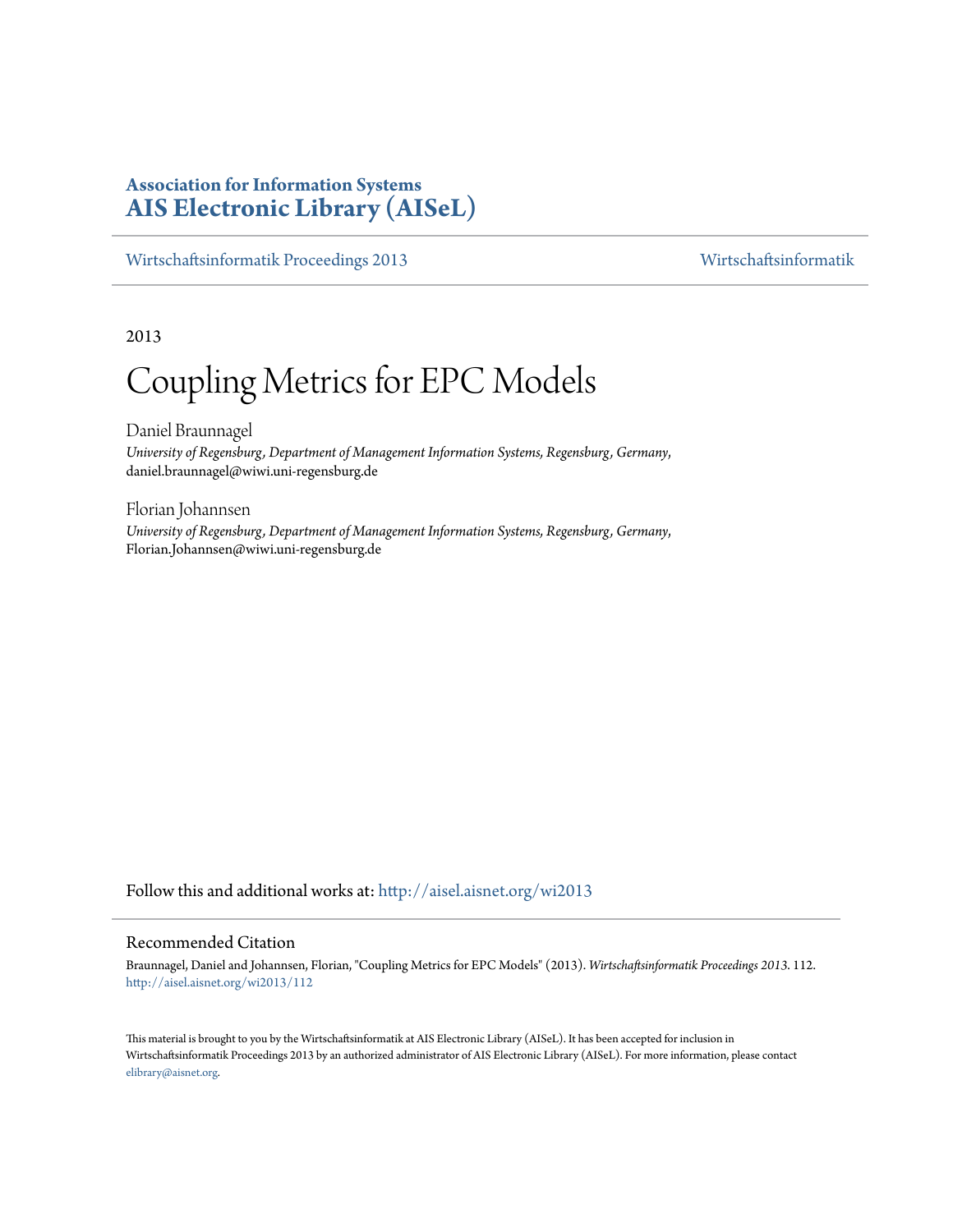# **Coupling Metrics for EPC Models**

Daniel Braunnagel and Florian Johannsen

University of Regensburg, Department of Management Information Systems, Regensburg, Germany {daniel.braunnagel,florian.johannsen}@wiwi.uni-regensburg.de

**Abstract.** Process modeling is a decisive task for modern enterprises. The effectiveness of IS development largely depends on the quality of conceptual models and their understandability. However, process model quality is still a fuzzy concept and not fully understood yet. Recently, coupling became a concept for assessing model quality, but still there is a lack of research in transferring "coupling" to business process modeling. The field of software engineering has shown the importance of measuring coupling as a means for judging the quality of a design. Therefore, this paper collects a range of coupling metrics from the field of software engineering and transfers them to event driven process chains (EPC). Further the metrics are applied to different process models and implications for the process model quality are discussed.

**Keywords:** Coupling, event driven process chain, process model quality

### **1 Introduction**

Business process modeling is a decisive task for modern enterprises (see e.g. [1-2]). Business process modeling captures employees' process knowledge so that it can be used for entrepreneurial initiatives. Process models support decisions on ITinvestments, the development of information systems and the improvement of processes (see [1]). Moody [3] states that the efficiency and effectiveness of IS development largely depends on the quality of conceptual models that guide IS implementation though their evaluation is more an art than a systematic procedure.

The creation of process models is as a highly subjective process [4]. Usually different persons, such as IT-employees or business analysts, are involved in the design of process models while a generally accepted approach for creating a process model is missing [5]. In addition users demand different levels of abstraction. Whereas a software engineer is interested in details concerning the control flow structure of a process to derive requirements on information systems (see e.g. [6-7]), managers usually prefer more abstract descriptions enabling strategic decision making [8-9]. For utilizing the benefits of process models, e.g. for software development, they need to be easy to understand and maintain [10].

However, the quality of business process models remains a fuzzy topic. According to Mendling et al. [2] quality frameworks, metrics, empirical surveys as well as prag-

#### 1797

11<sup>th</sup> International Conference on Wirtschaftsinformatik,  $27<sup>th</sup>$  February –  $01<sup>st</sup>$  March 2013, Leipzig, Germany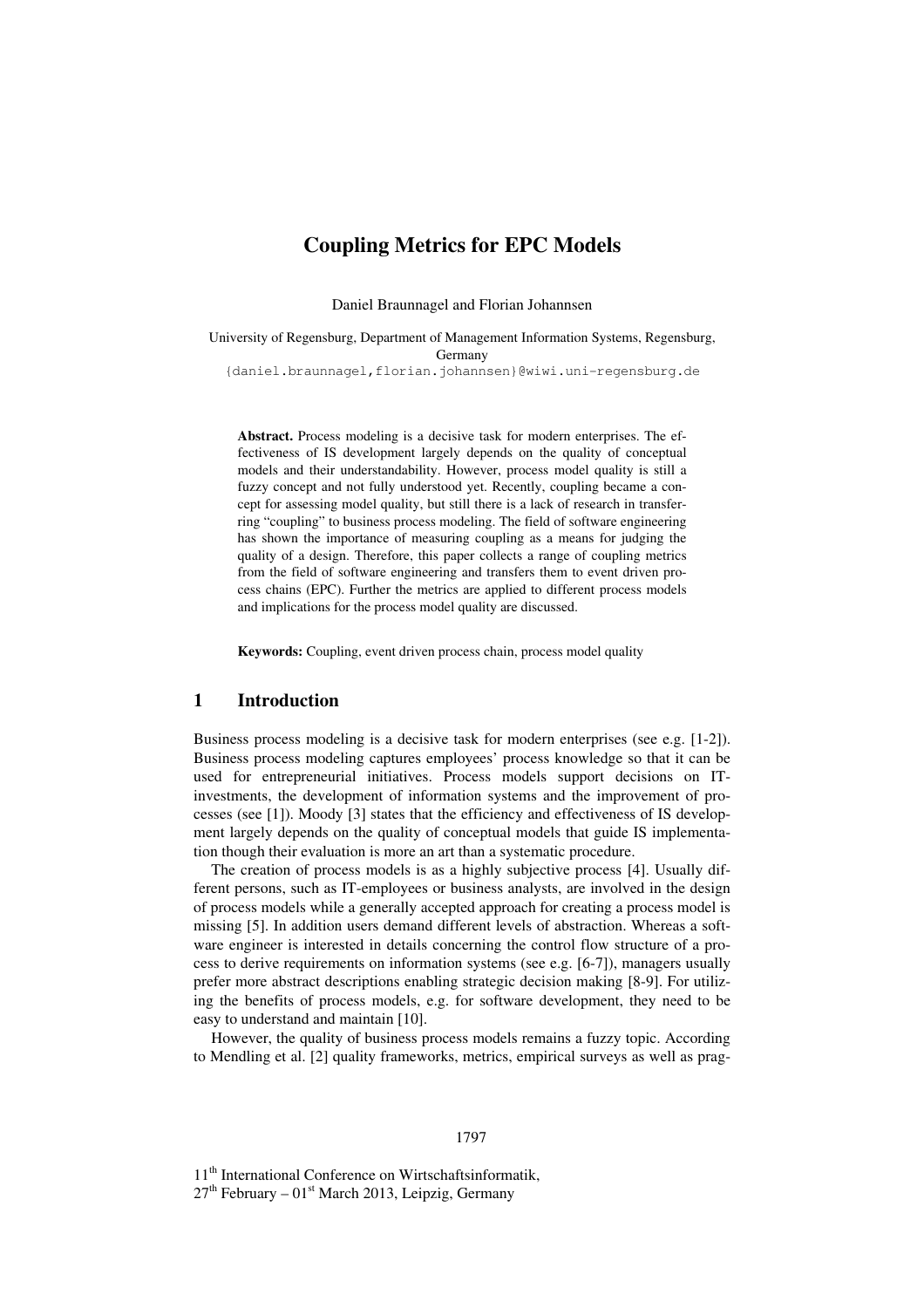matic guidelines were introduced in recent years, dealing with quality aspects of process modeling [2]. Commonly accepted definitions of the term "process model quality" as well as standardized criteria for evaluating process models still are missing.

Frameworks, such as the guidelines of modeling (see e.g. [4], [11]) (GoM) or the SEQUAL model (see [12-13]) deliver criteria, for example "construction adequacy" (see [4]), which can be used for assessing the quality of conceptual models. However an evaluation of conceptual models based on these criteria is strongly affected by the subjectivity of the user [3]. This is because a conceptual model can only be evaluated against user's expectations and is not to be considered as a "finished product" that can be judged on the basis of a specification [3]. In addition quality frameworks have not been widely accepted in practice and a standard has not yet emerged [3].

As Mendling et al. [2] state, manifold empirical studies on the maturation of business process modeling languages can be found (see e.g. [14-16]) [2]. Several authors (see e.g. [17-21]) introduce criteria that can be used for evaluating modeling languages. However, the object of interest in these studies is the modeling language used, not the process model itself (see [2]).

Pragmatic guidelines that can be found in literature (see e.g. [22-23]) are often too generic (e.g. "keep it simple") [22] to support a practitioner in a modeling project (see also [2]).

In recent years, literature has focused on the development of metrics enabling an objective evaluation of process models (see e.g. [24-30]). Vanderfeesten et al. [31] assign these metrics to certain categories of process model quality. While manifold metrics for judging a process model regarding complexity or size do exist, coupling metrics for process models are still underrepresented. While coupling of modules is a well-established quality characteristic for information systems (see [32]), research has only begun to transfer this concept to business process modeling thus enabling a new perspective on process model quality. The aim of this paper is to expedite this research by introducing coupling metrics that originate in software engineering specifying them for business process modeling. Afterwards, the metrics that got transferred are applied using an example. The suggestions in this paper focus on event driven process chains (EPCs), since the interpretation of the coupling metrics will be different for different modeling languages varying in language expressiveness (see [33]).

The structure of the paper is as follows. In section 2 the basics are explained. These comprise the event driven process chains and coupling. Section 3 presents the coupling metrics found and describes how they were transferred to the EPC. Section 4 discusses the processes used as examples and the results from applying the metrics. Finally, section 5 summarizes the paper, discusses implications of the metrics for the field of process model quality and shows further work remaining.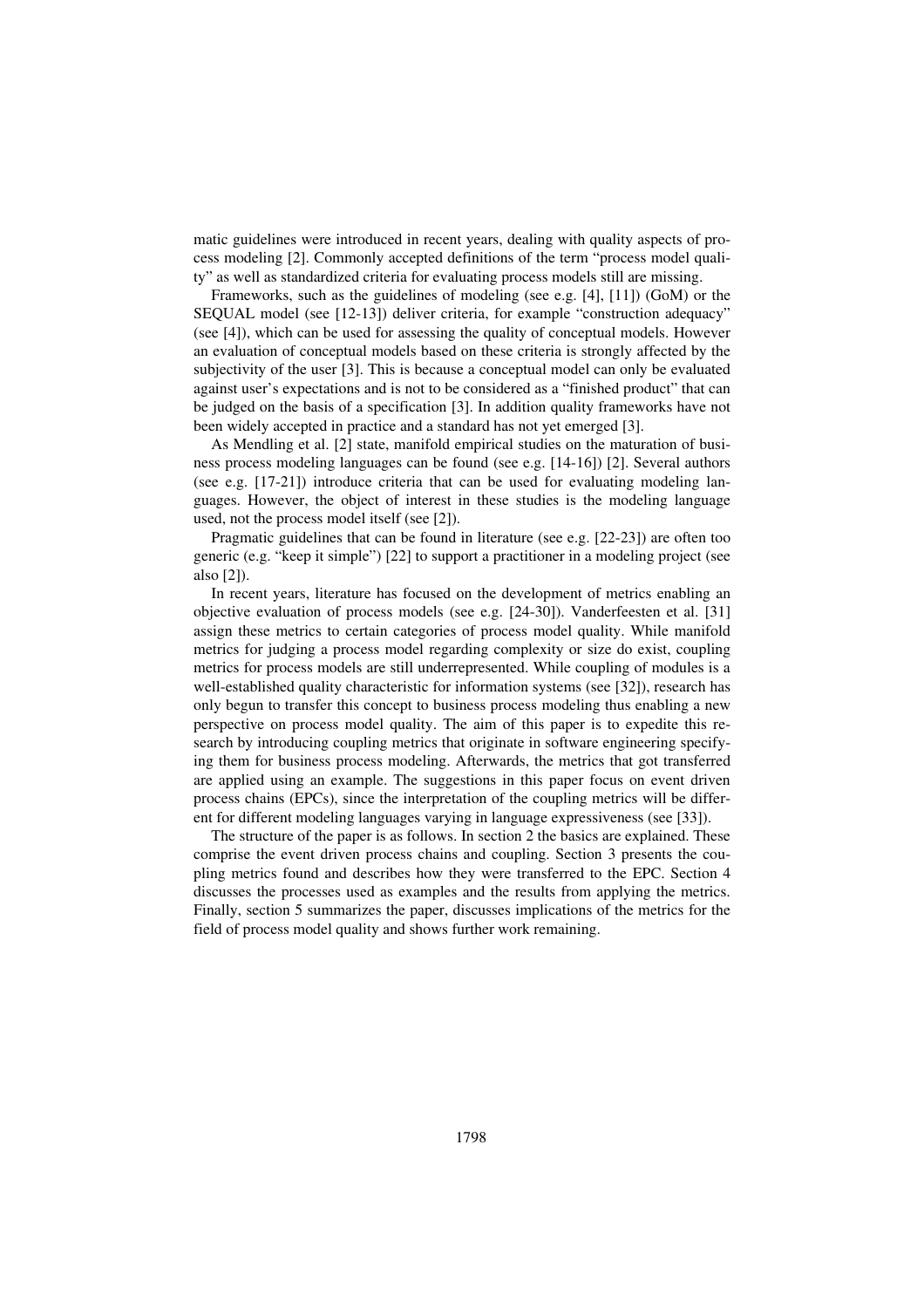# **2 Basics**

#### **2.1 Event Driven Process Chain**

The EPC was developed at the University of Saarland in cooperation with SAP AG. The EPC is known for being used as the modeling concept supporting SAP R/3 and for its use as part of the modeling framework ARIS. [34]

The event driven process chain can be defined as a graph, consisting of nodes and directional arcs (see [35-38]). The nodes may be specified as the union set of the set of events, functions, connectors, process interfaces and resources. The set of connectors is the union of the sets of and-connectors, or-connectors and xor-connectors. The set of resources is the union of several sets, with information elements being one of them. Each node in the above set is connected to at least one arc, with each arc being connected with precisely two nodes. No arc connects two functions or two events, they alternate in a path with an arbitrary number of connectors allowed in-between. Resources are connected exclusively to functions, process interfaces exclusively to events. Functions need to be connected with at least two nodes situated among the connectors or events. An EPC model is considered a graph according to the above definition. The control flow is considered the path connecting process interfaces, events, functions and connectors. A model has a beginning, consisting of events without predecessor or process interfaces without a preceding event, and an end, being events without succeeding node or a process interface without succeeding events. The control flow, however, may be continued over multiple models in case of process interfaces referencing each other. [35-38]

# **2.2 Coupling**

The term "coupling" is most generally defined as "being connected for consideration together" [39]. Closer to the context at hand, the field of software engineering presents different more specific interpretations of coupling.

The first interpretation is based on the ontology of Bunge-Wand-Weber [40-41]. Accordingly, two things are coupled if they interact at some moment in time. This interpretation is employed by e.g. the RFC metric. This metric counts the number of methods "that can be invoked in response to a message to an object of the class" [42]. In other words, two objects of an object oriented design are considered as being "coupled" whenever one object calls a method of another object. The metric measures the degree of coupling by counting the number of methods that can be invoked.

A second interpretation focuses graph-theory. Thereby, the graph is analyzed regarding the way its elements are connected. For example, McCabe [43] builds the control flow graph of programs to calculate the cyclomatic complexity. Counting the nodes, arcs and exit nodes, the metric calculates the number of independent circuits in the control flow. The notion of coupling therefore refers to the paths through the programs code. With reference to the EPC, the weighted coupling metric [29] and the cross connectivity metric [30] were presented in this field.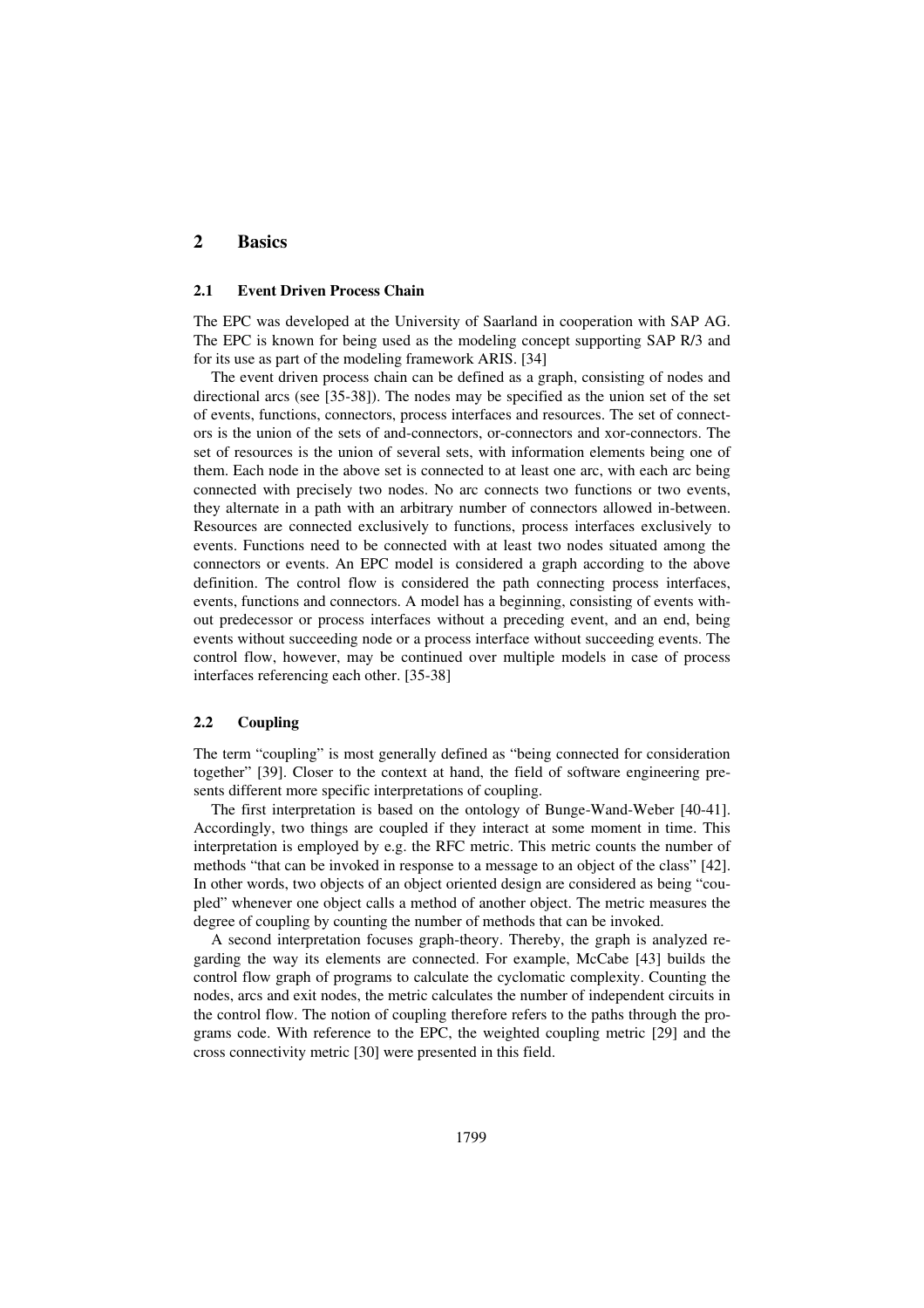A third interpretation references information theory. This interpretation aims to quantify aspects of coupling using the information content [44]. An implementation of this interpretation is presented by Halstead [45] calculating the "program length". Their program length is sensitive towards the reuse of statements and therefore considers the coupling between code modules by their reuse of code statements.

# **3 Coupling in the Context of EPC**

To cover a wide range of different coupling interpretations, literature presenting existing metrics was searched for. The well-known literature databases Google Scholar, Computer.org (IEEE Computer Society), AISeL and Emerald Insight, that offer a wide range of different electronic sources were queried using the term pair '"coupling metrics" "business process model"' and "coupling metrics" itself. 47 results were considered as relevant and downloaded, consisting of 33 conference papers and nine journal papers that passed a peer review process. In addition, four technical reports and one book were found.

The metrics covered in these sources and their transferability to the EPC is shown in Table 1.

| <b>Source</b> | <b>Metric</b>                                             | <b>Transfer</b> | Not transferred because                                                |
|---------------|-----------------------------------------------------------|-----------------|------------------------------------------------------------------------|
| [46]          | Coupling of a modular system,<br>IntramoduleCoupling      | Yes             |                                                                        |
| $[47]$        | Coupling of a module,<br>Intramdoule coupling of a module | Yes             |                                                                        |
| [48]          | <b>PIM</b>                                                | N <sub>0</sub>  | requires dynamic language features (i.e.<br>polymorphism, reflection). |
| [49]          | PPEP, EMC                                                 | N <sub>0</sub>  | requires failure rates of components.                                  |
| [42]          | Depth of inheritance, No. of children                     | N <sub>o</sub>  | requires inheritance.                                                  |
| $[42]$        | RFC, CBO                                                  | Yes             |                                                                        |
| [50]          | Static / Dynamic Coupling                                 | N <sub>o</sub>  | requires inheritance.                                                  |
| $[51]$        | Direct coupling, indirect coupling, total<br>coupling     | Yes             |                                                                        |
| [52]          | Procedure complexity                                      | No              | already transferred [27, 53].                                          |
| [54]          | Object level coupling                                     | N <sub>o</sub>  | requires inheritance / locality of data.                               |
| $[55]$        | Interface coupling                                        | No              | $\ldots$ equivalent to [56].                                           |
| [57]          | Conceptual coupling of Services                           | No              | requires locality of data.                                             |
| [43]          | Cyclomatic complexity                                     | N <sub>o</sub>  | already transferred [53].                                              |
| [58]          | Conceptual coupling                                       | Yes             |                                                                        |
| [59]          | CBS  DCSS                                                 | N <sub>o</sub>  | $\ldots$ is an implementation of [42] and [43].                        |
| [60]          | ASSD  ASPD                                                | N <sub>o</sub>  | requires statefullness.                                                |
| [61]          | $CIC$ AMC                                                 | N <sub>o</sub>  | requires inheritance.                                                  |
| $[56]$        | Process Coupling                                          | Yes             |                                                                        |
| $[29]$        | CP                                                        | N <sub>o</sub>  | already specified for eEPC.                                            |
| $[30]$        | CC                                                        | N <sub>o</sub>  | already specified for eEPC.                                            |

**Table 1.** Coupling Metrics

The procedure for transferring the metrics to the EPC can be described as follows. In a first step, the concepts behind the variables of each formula are identified. The description of each concept is then used to identify equivalent concepts within EPC models. Finally, the found concepts are quantified and used to reformulate the original metrics (see Figure 1).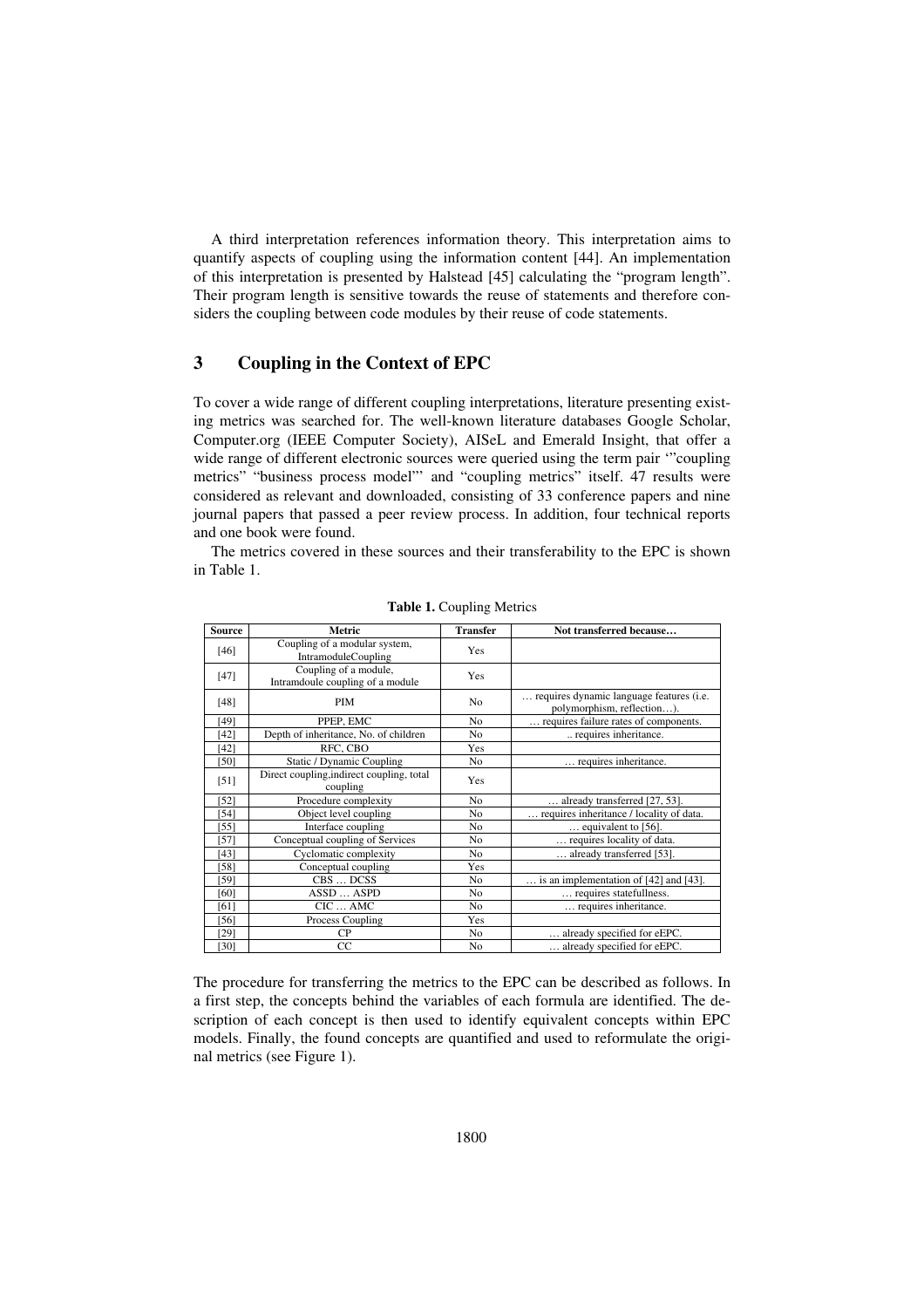

**Fig. 1.** Transfer procedure

However, in some cases metrics could not be transferred. This was the case whenever the metric comprised constructs for which no equivalent could be found in the EPC. For example, some metrics refer to the inheritance hierarchy of class objects in object oriented programming. An equivalent mechanism for inheritance among process models was not discovered. Further, since modeling takes place on the type level, metrics referring to runtime information or states could not be transferred either.

The metrics that could be transferred using this procedure are discussed in the following.

In [46], Allen et al. present two related metrics called "Coupling of a modular system" and "IntramoduleCoupling". The motivation of these metrics is the limited capacity of the human short time memory. When the amount of information in a model breaks this limit, a user will not be able to fully realize the model, which will lead to problems in understanding the model. The metrics therefore calculate the information content of a model regarding different aspects of its graph structure. The metric "coupling of a modular system" calculates the excess entropy of the graph structure in modules. The "IntramoduleCoupling" quantifies the excess entropy of the graph structure connecting modules. Transferred to the EPC, the IntramoduleCoupling measures the repetitiveness of the patterns connecting models via process interfaces or a model hierarchy. The coupling of a modular system measures the repetitiveness of patterns in the control flow of separate models.

Allen et al. present a second pair of metrics in [47]. Adapting the prior metrics, the "coupling of a module" calculates the information content in the graph structure in each module. The "Intramodule coupling of a module" calculates the information content of the graph structure connecting the graphs. Transferred to the EPC, the coupling of a module quantifies the amount of information referring to the patterns of arcs in a model a user needs to assess in order to understand the model. The intramodule coupling, on the other hand, regards the information in the connections between models.

Chidamber/ Kemerer present two coupling metrics in [42]. The first metric, CBO, counts the number of classes one class is associated with by calling its methods or variables. The second metric RFC counts the methods in one class and all the methods in other classes that can be called from within. Transferred to the EPC, the RFC counts the functions and interfaces or hierarchies. CBO counts the number of models one model is connected to.

In [51], Gui presents three related metrics, namely the direct coupling metric, the indirect coupling metric and the total coupling metric. The direct coupling metric is calculated for two classes, it is the relation of methods and variables in the second class called by the first class divided by the total number of methods and variables in the second class. As for the second metric, indirect coupling extends the prior metric for classes without direct connection. For any pair of classes for which a connecting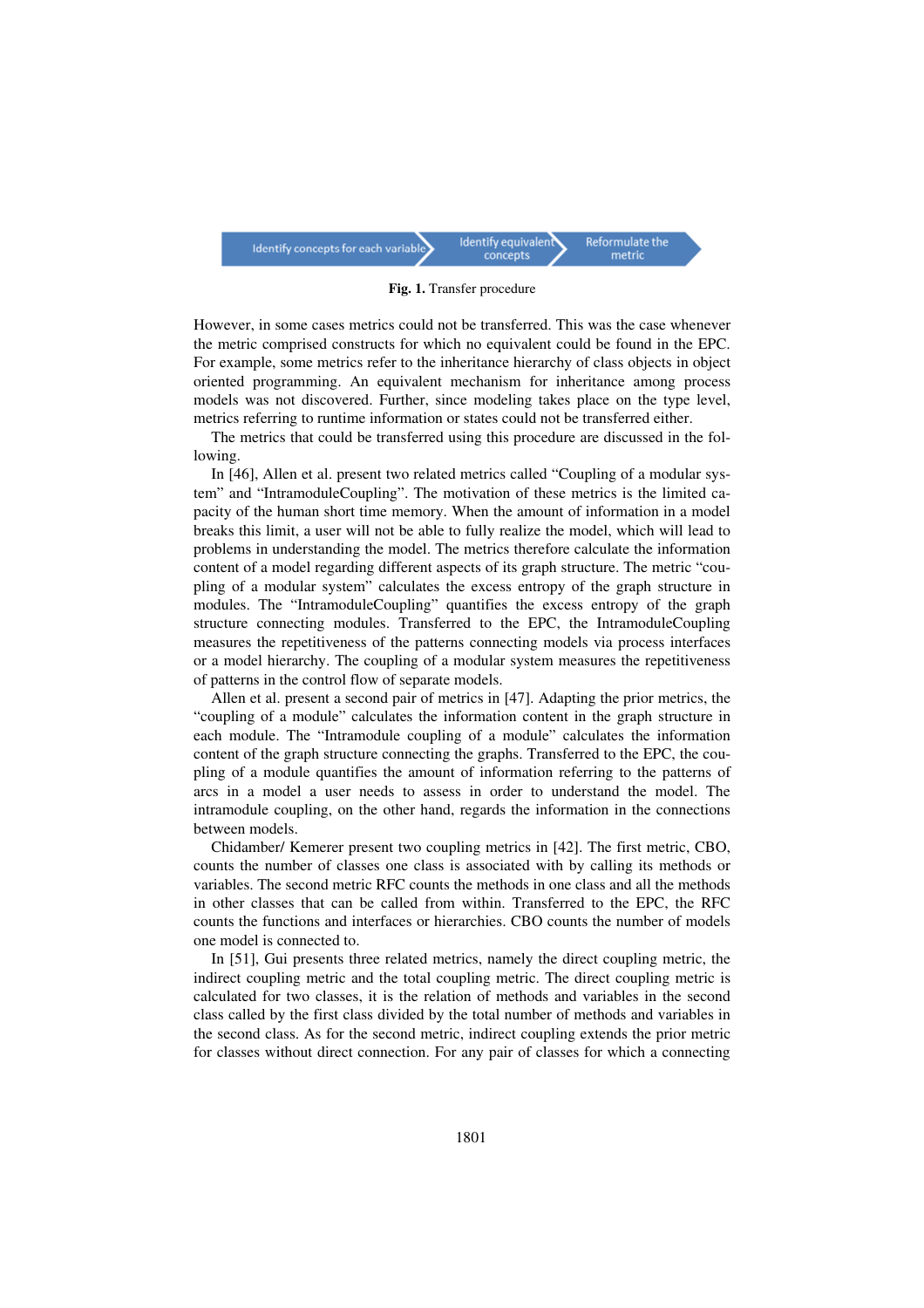path via called methods or resources can be found, their indirect coupling is calculated by multiplying the direct coupling values for each pair of classes on the path. The third metric is calculated by dividing the sum of indirect coupling values of all pairs of classes by the number of potential class pairs. Transferred to the EPC, two process models are considered coupled if one model contains a process interface or hierarchical function referencing the other. Accordingly, the direct coupling metric, when transferred, divides the number of references from a second model by the number of functions and process interfaces contained in one model. The second and third metric are used like originally described.

Poshyvanyk/ Marcus [58] describe a metric using the information retrieval technique latent semantic indexing to discover a semantic structure among the textual content of source code. The metric is called conceptual coupling metric [58]. They assume that similar concepts are expressed with similar terms. Therefore calculating the co-occurrence of terms indicates how the strength of the relation between concepts. The LSI transformation of a term-document matrix containing variable text from classes as terms and from the class structure as documents presents such cooccurrence of terms. Using the strongest indicators for concepts from this transformation, a new term-document matrix can be built which is then used to calculate the similarity between classes and groups of classes. Transferred to the EPC, the termdocument matrix is built using node labels as terms and models as documents. The metric then calculates the conceptual similarity between models and groups of models chosen by the user. These groups can, e.g., belong to one or more processes. The adapted metric therefore calculates the co-occurrence of terms between groups of process models. Assuming the co-occurrence is an adequate measure for a conceptual structure, this indicates the conceptual similarity of process models.

Another approach towards coupling is presented by Reijers/ Vanderfeesten [56]. The metric is defined for a so-called information element structure, which is a graph structure with nodes representing information elements and arcs representing operations. An activity can be described as a partition in the said structure. Operations are considered coupled if they are connected to a common information element. Activities are considered coupled, if they contain coupled operations. Transferred to the EPC, functions take the place of activities, information elements are used as such. Functions are considered coupled whenever they are connected to common information elements.

# **4 Illustrating Example**

The metrics described above are demonstrated using three groups of process models. Each of these groups represents the same situation, but whereas group 1 contains models without syntactical errors, group 2 and group 3 have an increasing number of errors. Figure 2 and Figure 3 show an excerpt from the same process model in group 1 and group 2. The second model contains redundant events after the first function and misses the decision and the corresponding event after "Request Schufa-Report". Further errors (not pictured) are e.g. missing arcs after splits.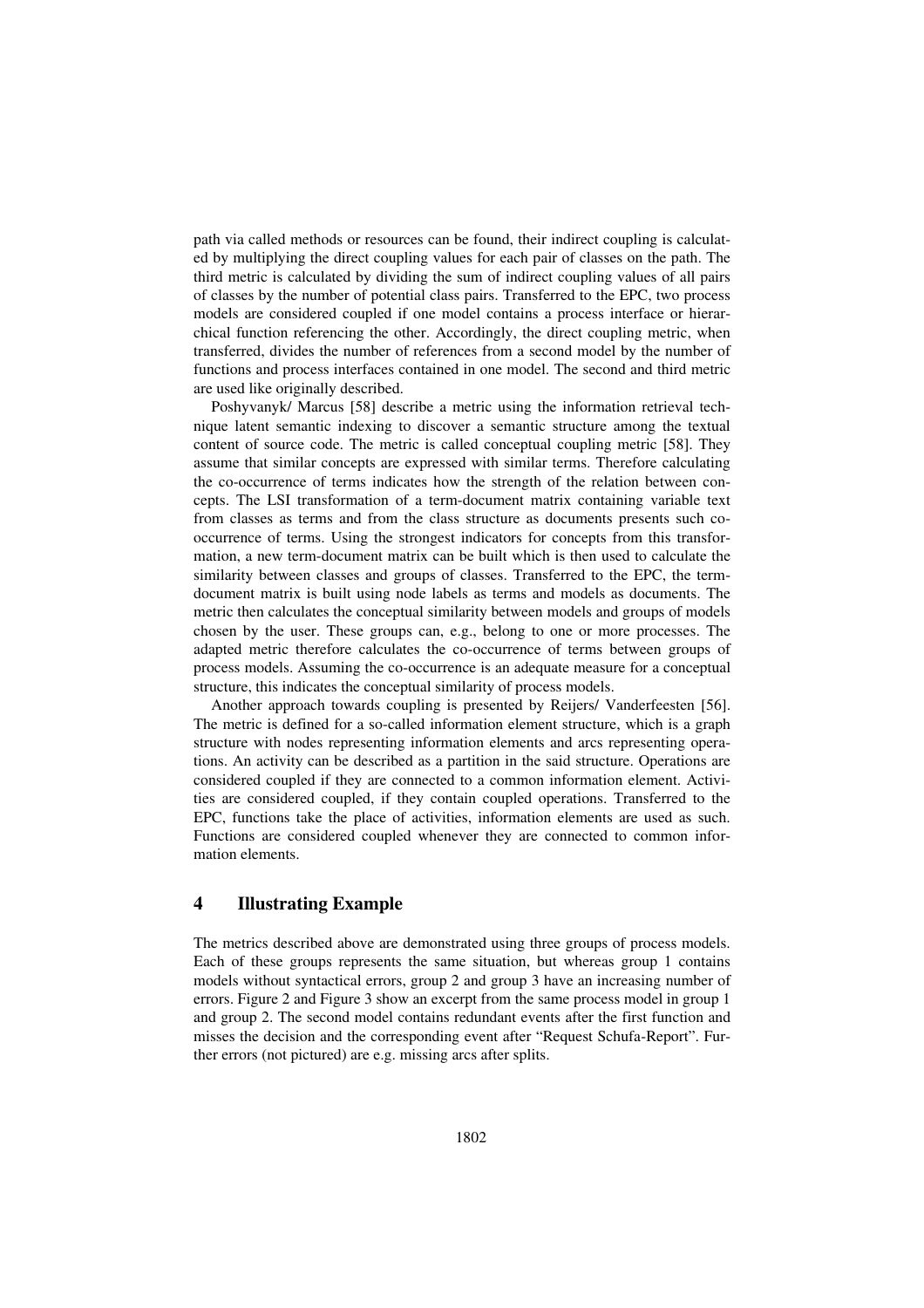

Fig. 2. Validate solvency, group 1 **Fig. 3.** Validate solvency, group 2

The first two groups of process models comprise three sub-models, the last group four sub-models. The models are quantified in Table 2.

|                                   | Group 1        | Group 2        | Group 3  |
|-----------------------------------|----------------|----------------|----------|
| <b>Credit Application</b>         |                |                |          |
| <b>Functions</b>                  | $\mathfrak{D}$ | $\overline{c}$ | 4        |
| Events                            | 4              | 4              | 7        |
| Information elements              | 0              | 0              | $\Omega$ |
| <b>Validate solvency</b>          |                |                |          |
| <b>Functions</b>                  | 13             | 13             | 9        |
| Events                            | 11             | 14             | 10       |
| Information elements              | 11             | 13             | 7        |
| <b>Final decision</b>             |                |                |          |
| <b>Functions</b>                  | 9              | 7              | 5        |
| Events                            | 8              | 6              | 5        |
| Information elements              | $\mathfrak{D}$ | $\mathfrak{D}$ | 4        |
| <b>Proceed credit application</b> |                |                |          |
| Functions                         |                |                | 4        |
| Events                            |                |                | 6        |
| <b>Information elements</b>       |                |                | 8        |

**Table 2.** Example models

# **4.1 Allen et al.**

The metrics of Allen et al. (see [46-47]) calculated for the models at hand are shown in Table 3.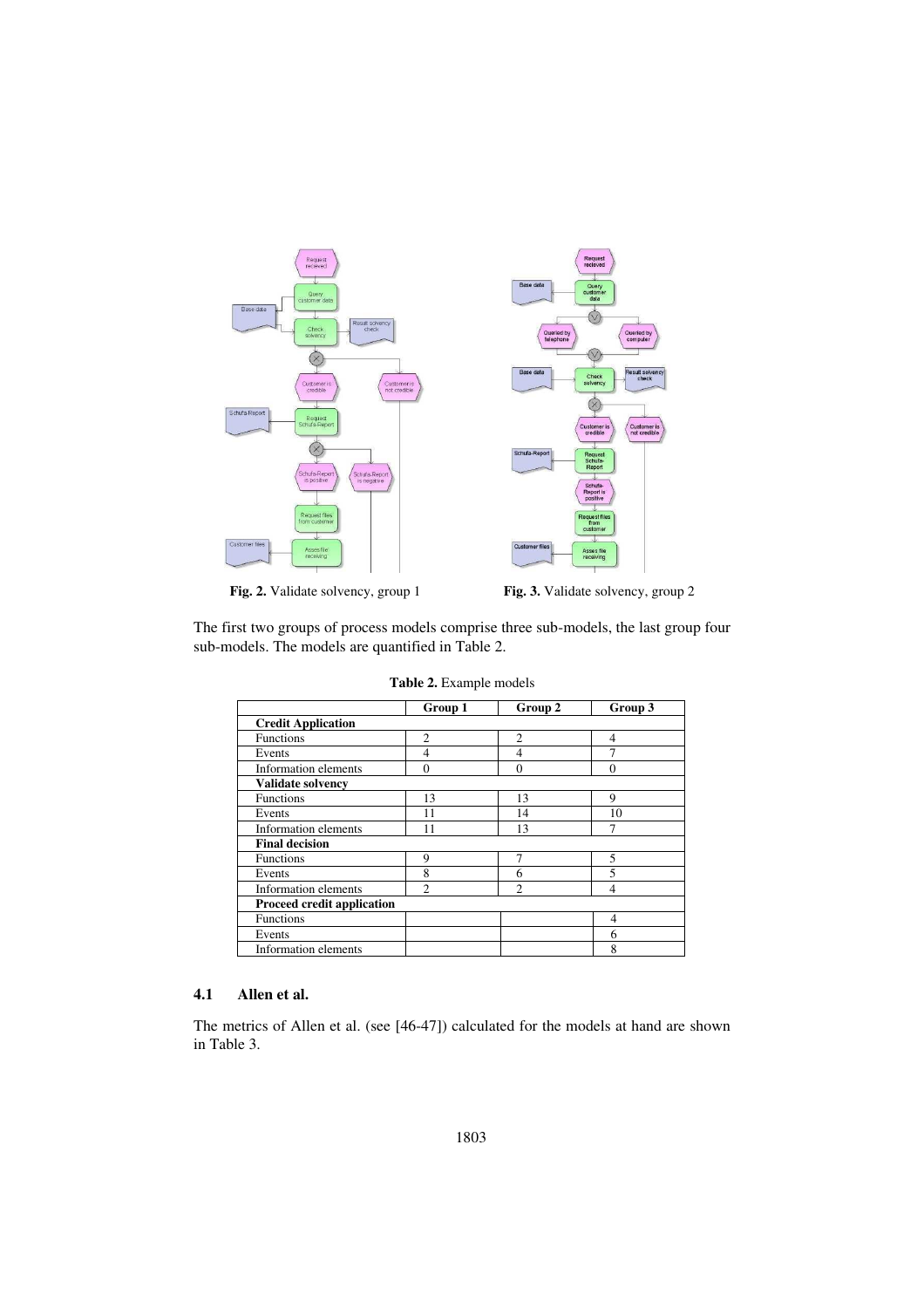**Table 3.** Metrics of Allen et al.

| Metric\Group                                    | Group 1 | Group 2 | Group 3 |
|-------------------------------------------------|---------|---------|---------|
| Coupling of a Module (Credit application)       | 33.645  | 33.612  | 50.220  |
| IntramoduleCoupling(Final decision)             | 225.474 | 175.251 | 139.152 |
| IntramoduleCoupling(Validate solvency)          | 458.235 | 587.723 | 359.202 |
| IntramoduleCoupling(Credit application)         | 42.292  | 42.292  | 93.603  |
| IntramoduleCoupling(Proceed credit application) |         |         | 200.088 |
| Coupling of a modular system                    | 11.404  | 11.939  | 19.241  |
| Intramodulecoupling of a modular system         | 296.953 | 345.767 | 270.727 |

The metrics coupling of a module hardly differ between the "group 1" and "group 2" model. The values of the "group 3" models differ due to the higher number of connections between models since this decomposition uses more models.

Regarding the models of "Final decision" and "Validate solvency" the metric suggests that "group 3" and "group 2" models are easier to assess by the model user. The values do, however, mostly result from modeling errors omitting necessary arcs in the case of "group 2" or from a smaller sub-model due to a higher degree of decomposition in the case of "group 3".

The model "Credit application" is identical in the groups of "group 1" and "group 2". In the case of "group 3", the model encompasses more nodes and arcs and therefore has a higher metric value.

The coupling of a modular system hardly differs between "group 1" and "group 2" since both their decomposition comprises the same amount of models. The last group presents a higher value due to the higher amount of sub-models.

The intramodulecoupling mostly represents the number of nodes and arcs in the corresponding sub-models.

# **4.2 Chidamber/ Kemerer**

The metrics of Chidamber/Kemerer (see [42]) calculated for the models are shown in Table 4.

| Group   | <b>Model\Metric</b>        | <b>RFC</b>                  | <b>CBO</b>  |
|---------|----------------------------|-----------------------------|-------------|
| Group 1 | Credit application         | 2                           |             |
|         | Validate solvency          | 13                          |             |
|         | Final decision             | 9                           |             |
| Group 2 | Credit application         | $\mathcal{D}_{\mathcal{L}}$ |             |
|         | Validate solvency          | 13                          |             |
|         | Final decision             |                             |             |
| Group 3 | Credit application         | 4                           | $\mathbf 3$ |
|         | Validate solvency          | 9                           |             |
|         | Proceed credit application | 4                           |             |
|         | Final decision             |                             |             |

| <b>Table 4.</b> Metrics of Chidamber/ Kemerer |  |  |  |
|-----------------------------------------------|--|--|--|
|-----------------------------------------------|--|--|--|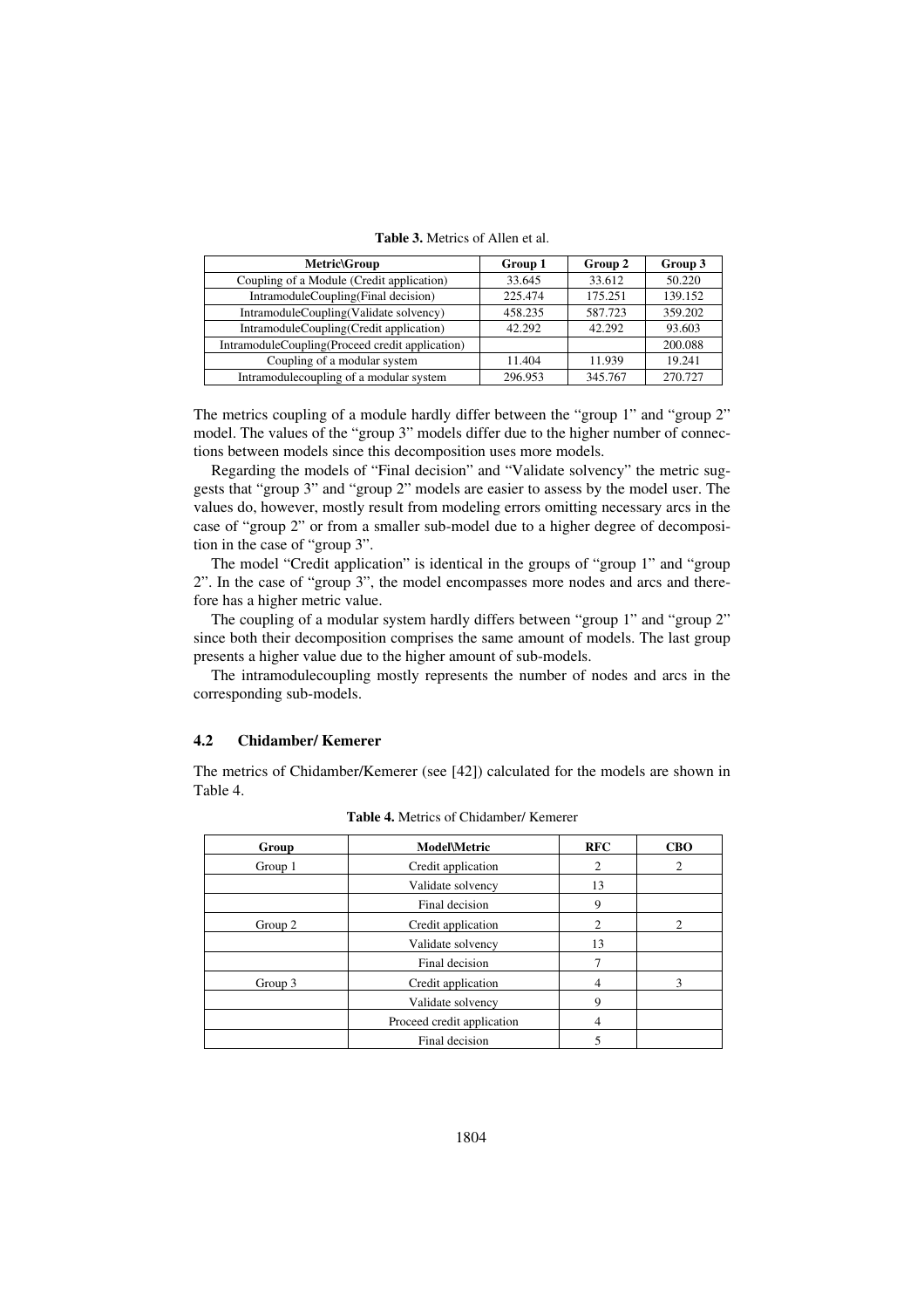The RFC and CBO mostly count objects. Accordingly, their values depend on the number of functions and process interfaces or linked sub-models respectively.

# **4.3 Gui/ Scott**

The Gui/Scott metrics (see [51]) are calculated for the example at hand in Table 5. Since the model "Credit application" is the only model referencing sub-models, it is also the only model that can form a pair of coupled models with the remaining models.

| Metric\Group                    | 1: Credit application | 2: Credit application | 3: Credit application |
|---------------------------------|-----------------------|-----------------------|-----------------------|
| <b>Direct Coupling Metric</b>   |                       |                       |                       |
| Credit application              |                       |                       |                       |
| Validate solvency               | 0.07692               | 0.07692               | 0.11111               |
| Proceed credit application      |                       |                       | 0.25                  |
| Final decision                  | 0.11111               | 0.14285               | 0.2                   |
| <b>Indirect coupling Metric</b> |                       |                       |                       |
| Credit application              |                       | $\theta$              |                       |
| Validate solvency               | 0.07692               | 0.07692               | 0.11111               |
| Proceed credit application      |                       |                       | 0.25                  |
| Final decision                  | 0.111111              | 0.142857              | 0.2                   |
| <b>Total coupling metric</b>    | 0.03133               | 0.03663               | 0.04675               |

**Table 5.** Metrics of Gui/ Scott

Since all the models in all decompositions are linked to one higher decomposition level, they all have one incoming connection and no other links. Therefore the determining variable for this metric is the number of functions in each model. Accordingly, the values mostly represent the number of activities. A higher number of activities lead to a lower metric value.

The indirect coupling metrics do not differ from the direct ones, since in this case there are no paths of more than two models.

The sum of indirect coupling values is put in relation to the maximally possible number of model pairs for the total coupling metric.

#### **4.4 Poshyvanyk**

The metric of Poshyvanyk et al. (see [58]) was used with the exemplary models, though with one limitation. Since the scenario was modeled in only one group with three alternatives, solely the conceptual similarity of models instead of the similarity of model groups were calculated (Table 6 - Table 8).

| <b>Model\Model</b> | <b>Final decision</b> | <b>Validate solvency</b> | <b>Credit application</b> |
|--------------------|-----------------------|--------------------------|---------------------------|
| Final decision     |                       | 0.88297                  | 0.73799                   |
| Validate solvency  | 0.88297               |                          | 0.82660                   |
| Credit application | 0.73799               | 0.82660                  |                           |

**Table 6.** Conceptual similarity of models, Group 1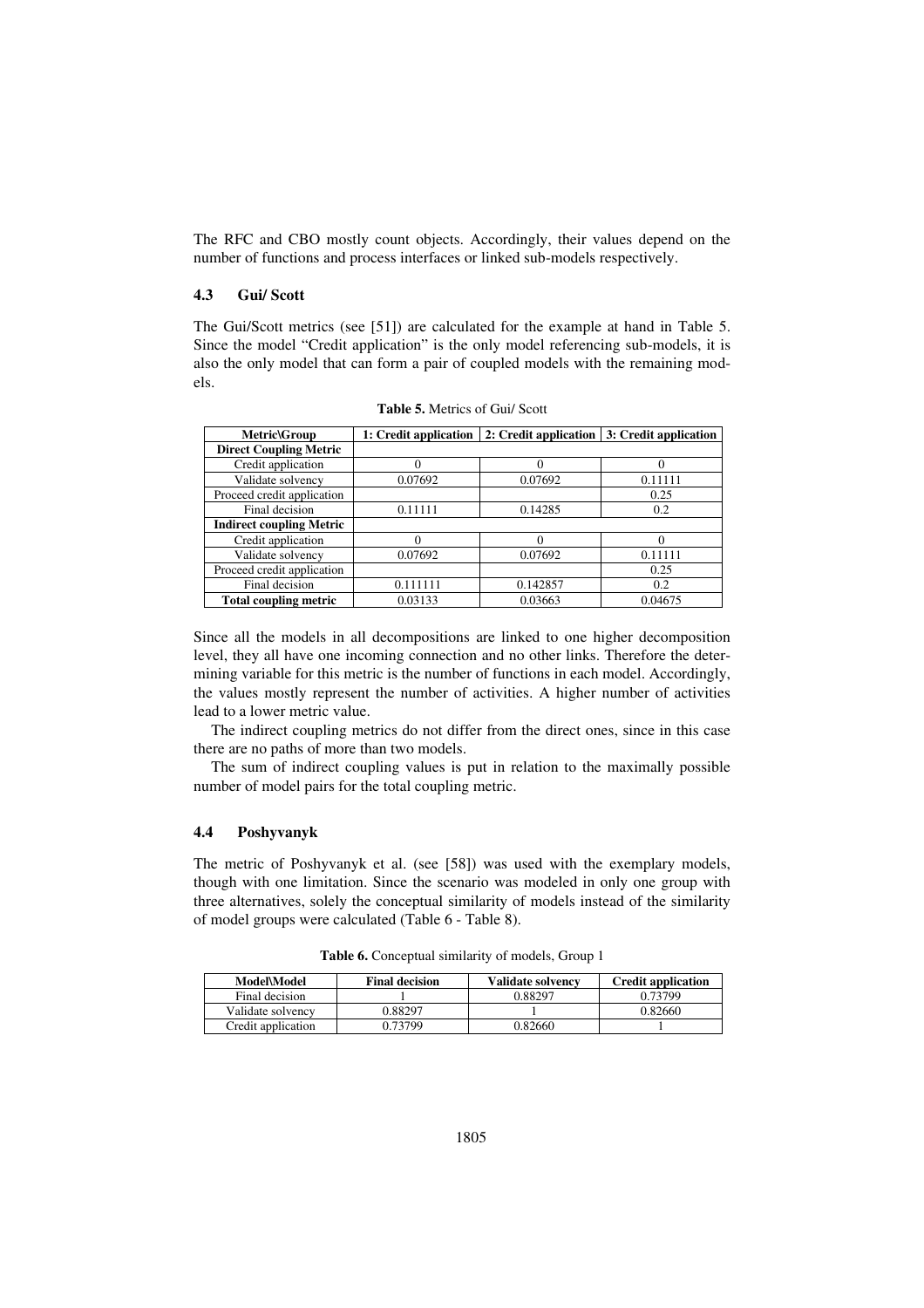**Table 7.** Conceptual similarity of models, Group 2

| Model\Model        | Validate solvency | <b>Final decision</b> | <b>Credit application</b> |
|--------------------|-------------------|-----------------------|---------------------------|
| Validate solvency  |                   | 0.85847942            | 0.82395738                |
| Final decision     | 0.858479424       |                       | 0.71707854                |
| Credit application | 0.82395738        | 0.71707854            |                           |

**Table 8.** Conceptual similarity of models, Group 3

| <b>Model\Model</b> | <b>Credit application</b> | <b>Final decision</b> | <b>Credit application</b> | <b>Validate solvency</b> |
|--------------------|---------------------------|-----------------------|---------------------------|--------------------------|
| Credit application |                           | 0.86429               | 0.86587                   | 0.90647                  |
| Final decision     | 0.86429                   |                       | 0.84521                   | 0.84859                  |
| Credit application | 0.86587                   | 0.84521               |                           | 0.83160                  |
| Validate solvency  | 0.90647                   | 0.84859               | 0.83160                   |                          |

As can be seen, for all groups the conceptual similarity of models declines along the rising distance in the control flow. In addition to that, the "group 1" and "group 2" models hardly differ. Indeed, since these metrics regard the co-occurrence of labels, their values do not reflect syntactical violations. The last decomposition is hardly comparable since the number of models differs.

### **4.5 Reijers/ Vanderfeesten**

The coupling metric of Reijers/ Vanderfeesten (see [56]) is used in combination with the above process models to calculate the values in Table 9.

| Group 1 | Validate solvency          | 0.06410 |
|---------|----------------------------|---------|
| Group 2 | Validate solvency          | 0.06410 |
| Group 3 | Proceed credit application | 0.33333 |
|         | Validate solvency          | 0.02777 |

**Table 9.** Metrics of Reijers/ Vanderfeesten

The only models containing coupled activities are "Validate solvency" in all groups, and "Proceed credit application" in the group 3 decomposition. There is no difference in the coupling among the first two decompositions since the models do not differ regarding their coupled functions. The last decomposition's models do differ since their functions are split over two models.

#### **4.6 Discussion**

The metrics transferred before were applied to three example processes. It was shown that coupling metrics from the field of software engineering can in fact be transferred to EPC models. Hence the metrics presented in this work extend the existing set of metrics (see [31]).

However, the calculation of these metrics is laborious. E.g. the metrics of Allen et al. require a separate incidence matrix for each node in a number of models. The metric of Poshyvanyk requires a singular value decomposition, which usually can only be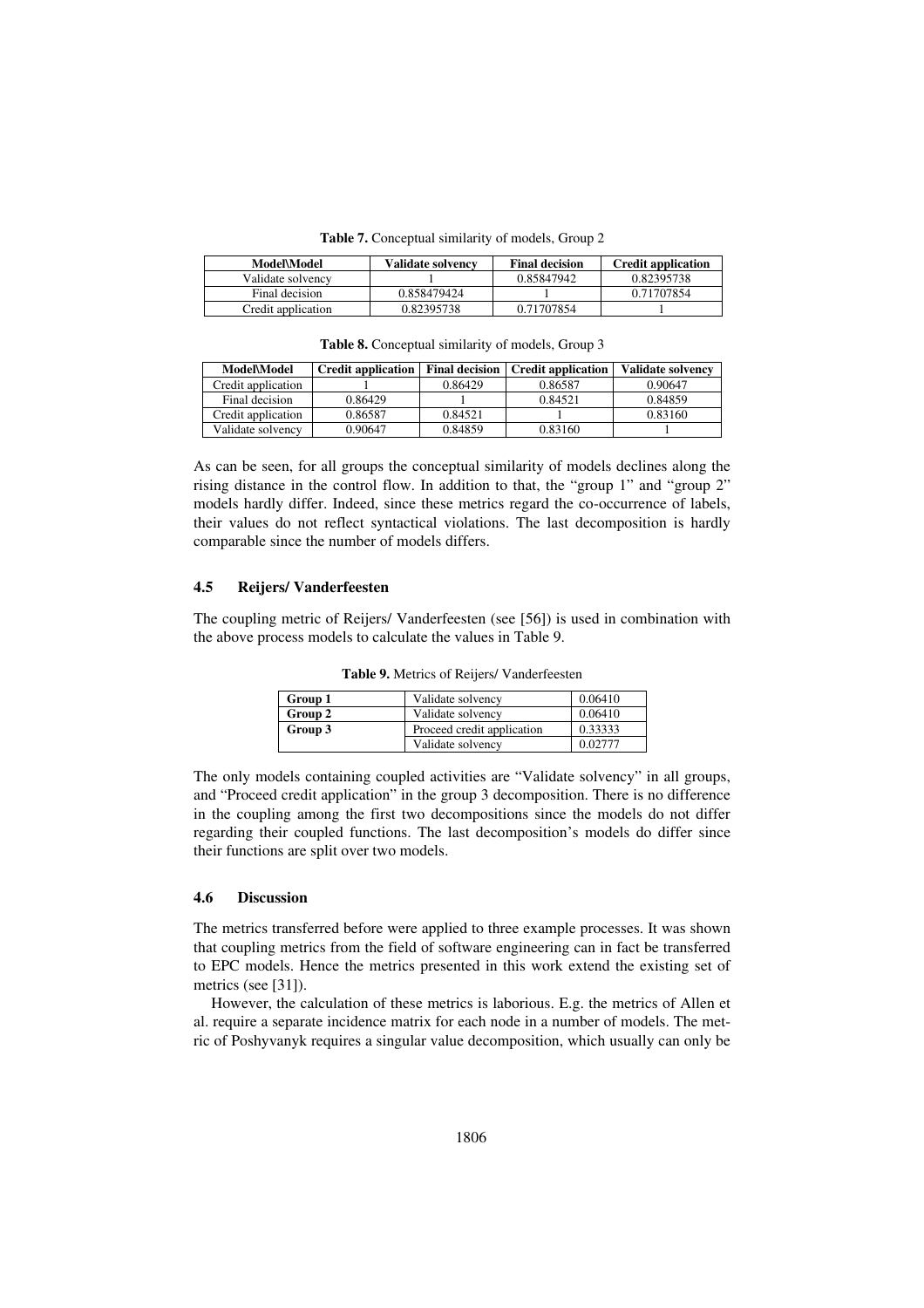calculated by using specialized software. Therefore, tool support is necessary for calculating these metrics. These tools need to be developed in future work.

Finally, as remarked before, the metric values hardly differ among the models of group one and two. Different reasons can be found for that. For example, the metrics of Allen et al. try to quantify the arbitrariness of patterns among the nodes of process models. However, they do not incorporate syntactical limitations, e.g. that nodes cannot be (directly) connected via two different arcs. Further, the models of group one and group two differ in syntactical errors but they are mostly equivalent structurally. The syntax, however, is ignored by many metrics, e.g. the conceptual coupling, CBO and RFC. On the other hand, group 3 differs regarding its decomposition structure which influences the metric values. In conclusion it may be said that the differences are too subtle, and the models are too small therefore resulting in little differences of the values, too. Regarding the perspective of coupling, the differences between the models are also small again resulting in small differences among the metric values. The lack of difference in the models also matches with the results of a laboratory experiment conducted with 66 students at a German university. They were asked to rate the understandability of the models on a 7-point Likert scale. The results indicated no significant difference in the understandability for all three model groups. However, the relation between understandability and coupling needs further investigation.

# **5 Outlook and Conclusion**

The paper at hand deals with coupling metrics from software engineering. In that field coupling is a well-established concept for judging the quality of information systems. In recent years work has been done transferring the idea of coupling to business process modeling. The main motivation is to assess the fuzziness of the process model quality discipline by the quality dimension "coupling". Though only a few metrics were introduced for judging a process model regarding coupling (see e.g. [29-31]), there are different perspectives on coupling in software engineering (see section 2.2). These led to a considerable set of different metrics for coupling in software engineering.

When these metrics are transferred to business process modeling they cannot only be used to evaluate business process models but also to infer suggestions for a good process modeling style regarding coupling. The paper at hand thus contributes to this field by transferring corresponding coupling metrics to business process modeling and shows their applicability on an example.

The metrics of Allen et al. generally suggest using repetitive patterns in the structure of nodes and arcs since they are more comprehensible. The actual implementation of the metric, however, merely suggests limiting the size of each model, though no concrete limit is given. The procedures used for the CBO and RFC metrics are easier. CBO counts the number of models one model is connected with by its control flow. Consequently, the metrics suggests limiting the number of connections between models. The RFC further incorporates the size of a model. Therefore, the metric suggests creating models using a low number of functions and connections to other mod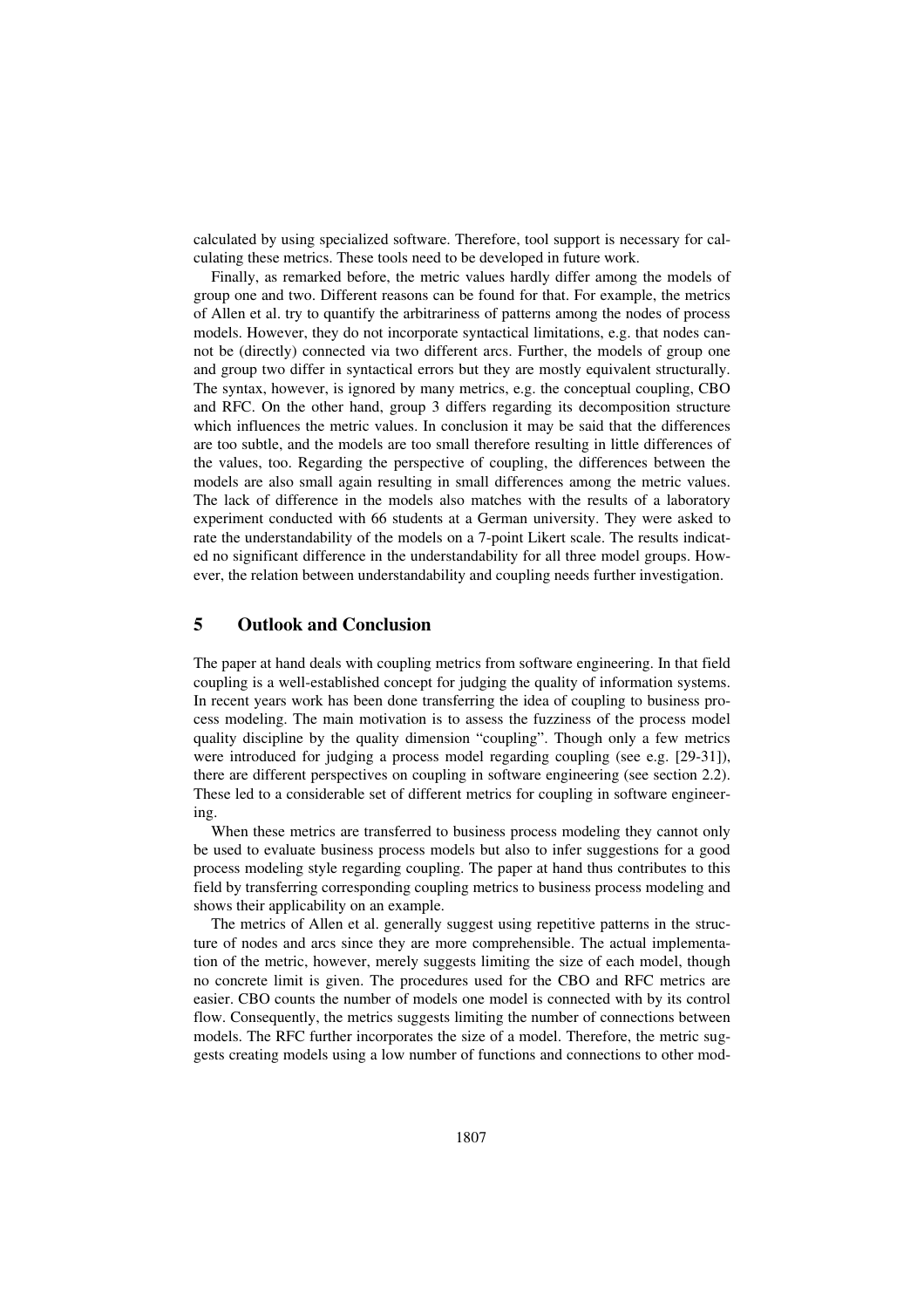els. The conceptual coupling of Poshyvanyk suggests to isolate concepts in separate models and to use a distinctive vocabulary. The last metric, Process coupling of Reijers/Vanderfeesten turns out to a good value with only few functions being connected to the same information element. However, one should bear in mind that the modeler's freedom of including or omitting elements should not lead to omitting e.g. information elements solely to realize a good metric value, even though this information would be necessary for the model users.

Still, there is clearly further work to be done. The transfer procedure was influenced by subjectivity in the interpretation of equivalent constructs. This also led to alternative interpretations that need to be discussed. Further, though a range of metrics was presented, the empirical evaluation is still missing. Therefore the practical utility of these metrics remains unanswered. Further, the laborious calculation procedures should be implemented in tool support for a practical use. Furthermore, additional metrics should be searched for and the existing ones should be transferred to more modeling languages (e.g. BPMN).

# **References**

- 1. Becker, J., Thome, I., Weiß, B., Winkelmann, A.: Constructing a Semantic Business Process Modelling Language for the Banking Sector. Enterprise Modelling and Information Systems Architectures 5, 4-25 (2010)
- 2. Mendling, J., Reijers, H., van der Aalst, W.: Seven process modeling guidelines. Information and Software Technology 52, 127-136 (2010)
- 3. Moody, D.L.: Theoretical and practical issues in evaluating the quality of conceptual models: current state and future directions. Data & Knowledge Eng. 55, 243-276 (2005)
- 4. Schütte, R., Rotthowe, T.: The Guidelines of Modeling An Approach to Enhance the Quality in Information Models. LNCS, Vol. 1507, pp. 240-254. Springer (1998)
- 5. Kobler, M.: Qualität von Prozessmodellen Kennzahlen zur analytischen Qualitätssicherung bei der Prozessmodellierung. Logos, Berlin (2010)
- 6. Mili, H., Tremblay, G., Jaoude, G.B., Lefebvre, É., Elabed, L., Boussaidi, G.E.: Business process modeling languages: Sorting through the alphabet soup. ACM Computing Surveys 43, 1-54 (2010)
- 7. Aguilar-Savén, R.S.: Business process modelling: Review and framework. International Journal of Production Economics 90, 129-149 (2004)
- 8. Bobrik, R., Reichert, M., Bauer, T.: View-Based Process Visualization. LNCS, Vol. 4714, pp. 88-95. Springer (2007)
- 9. Polyvyanyy, A., Smirnov, S., Weske, M.: Process Model Abstraction: A Slider Approach. In: Enterprise Distributed Object Computing Conference, pp. 325-331. IEEE, Munich (2008)
- 10. Gruhn, V., Laue, R.: Adopting the Cognitive Complexity Measure for Business Process Models. In: Yao, Y., Shi, Z., Wang, Y., Kinsner, W. (eds.): International Conference on Cognitive Informatics, pp. 236 -241. IEEE (2006)
- 11. Becker, J., Rosemann, M., von Uthmann, C.: Guidelines of Business Process Modeling. LNCS 1806, pp. 241-262. Springer (2000)
- 12. Krogstie, J., Sindre, G., Jørgensen, H.: Process models representing knowledge for action. European Journal of Information Systems 15, 91-102 (2006)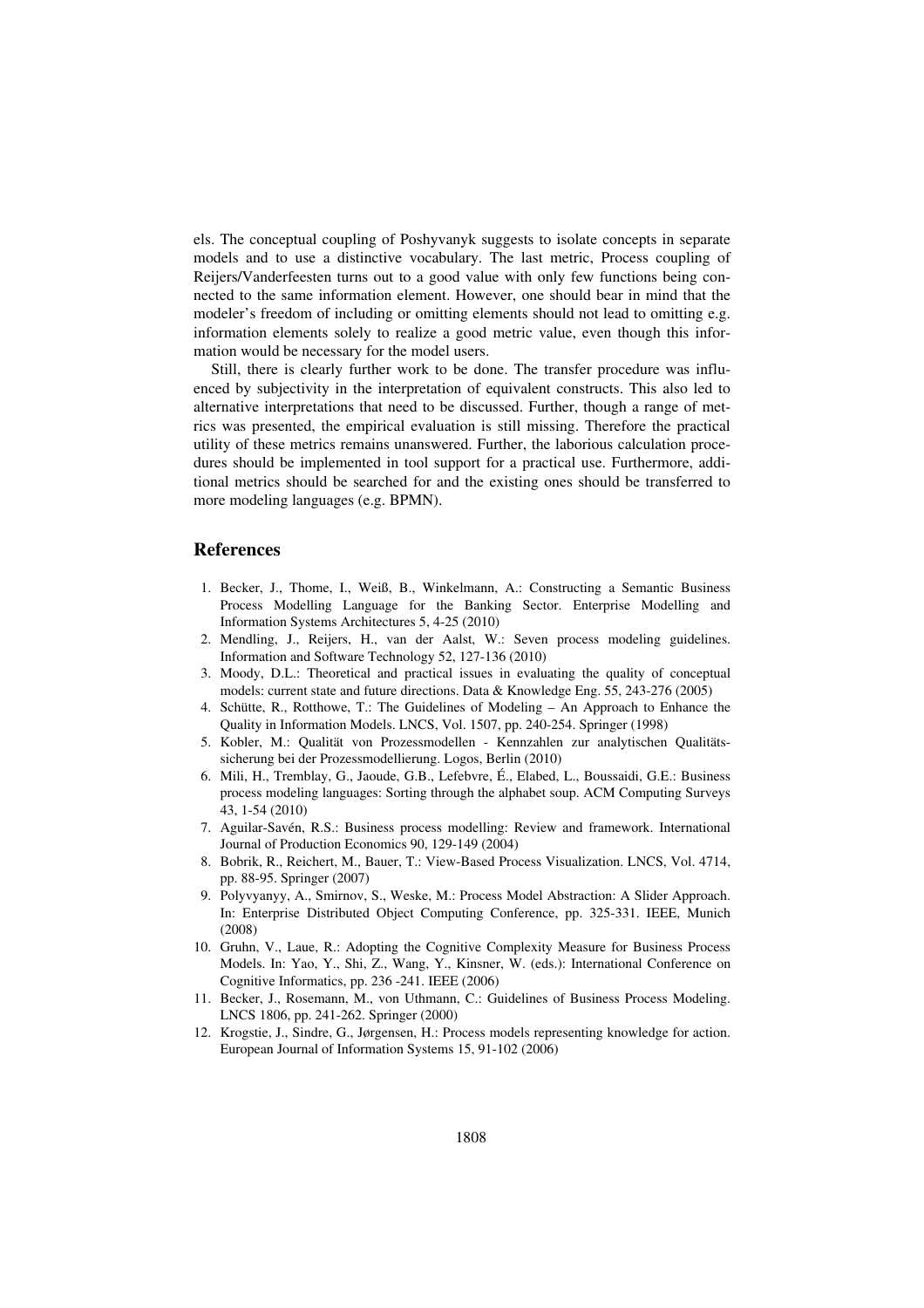- 13. Lindland, O.I., Sindre, G., Sølvberg, A.: Understanding Quality in Conceptual Modeling. IEEE Software 11, 42-49 (1994)
- 14. Recker, J., Indulska, M., Rosemann, M., Green, P.: Do Process Modelling Techniques Get Better? A Comparative Ontological Analysis of BPMN. In: 16<sup>th</sup> Australasian Conference on Information Systems, Sydney (2005)
- 15. Recker, J., Rosemann, M., Green, P., Indulska, M.: Do Ontological Deficiencies In Modeling Grammars Matter?. MIS Quarterly 35, 57-79 (2011)
- 16. Agarwal, S., Teas, R.K.: Cross-national applicability of a perceived quality model. Journal of Product & Brand Management 11, 213-236 (2002)
- 17. Remme, M.: Konstruktion von Geschäftsprozessen Ein modellgestützter Ansatz durch Montage generischer Prozesspartikel. Gabler, Wiesbaden (1997)
- 18. Süttenbach, R., Ebert, J.: A Booch Metamodel. Universität Koblenz-Landau (1997)
- 19. Frank, U., van Laak, B.: Anforderungen an Sprachen zur Modellierung von Geschäftsprozessen. Universität Koblenz-Landau (2003)
- 20. Prasse, M.: Evaluation of object-oriented modelling languages: A comparison between OML and UML. In: Schader, M., Korthaus, A. (eds.): The Unified Modeling Language – Technical Aspects and Applications. Physica, Heidelberg (1998)
- 21. Zelewski, S.: Eignung von Petrinetzen für die Modellierung komplexer Realsysteme Beurteilungskriterien. Wirtschaftsinformatik 38, 369–381 (1996)
- 22. Bridges, G.: Top Ten Tips and Tricks For Business Process Modeling (2009)
- 23. Silver, B.: Ten tips for effective process modeling. BPMInstitute.org (2008)
- 24. Cardoso, J.: Business Process Quality Metrics: Log-Based Complexity of Workflow Patterns. LNCS, Vol. 4803, pp. 427-434. Springer (2007)
- 25. Gruhn, V., Laue, R.: Approaches for Business Process Model Complexity Metrics. In: Abramowicz, W., Mayr, H.C. (eds.): Technologies for Business Information Systems. Springer, Berlin (2007)
- 26. Latva-Koivisto, A.: Finding a complexity measure for business process models. Helsinki University of Technology (2001)
- 27. Mendling, J.: Testing Density as a Complexity Metric for EPCs. Vienna University of Economics and Business Administration (2006)
- 28. Mendling, J., Reijers, H.A., Cardoso, J.: What Makes Process Models Understandable? LNCS, Vol. 4714, pp. 48-63. Springer (2007)
- 29. Vanderfeesten, I., Cardoso, J., Reijers, H.A.: A weighted coupling metric for business process models. In: Eder, J., Tomassen, S.L., Opdahl, A., Sindre, G. (eds.): CAiSE 2007, pp. 41-44, Trondheim, Norway (2007)
- 30. Vanderfeesten, I., Reijers, H.A., Mendling, J., van der Aalst, W.M.P., Cardoso, J.: On a Quest for Good Process Models: The Cross-Connectivity Metric. In: Bellahsène, Z., Lénoard, M. (eds.): CAiSE 2008, pp. 480-494, Montpeiller, France (2008)
- 31. Vanderfeesten, I.T.P., Cardoso, J., Mendling, J., Reijers, H.A., van der Aalst, W.M.P.: Quality Metrics for Business Process Models. In: Fischer, L. (ed.): BPM and workflow handbook. Future Strategies, Lighthouse Point, USA (2007)
- 32. Weber, R.: Ontological foundations of information systems. Coopers & Lybrand, Melbourne (1997)
- 33. Recker, J., Rosemann, M., Green, P., Indulska, M.: Do ontological deficiencies in modeling grammars matter?. MIS Quarterly 35 (1), 57-79 (2011)
- 34. Scheer, A.-W.: ARIS business process modeling. Springer, Berlin et al. (2000)
- 35. Mendling, J.: Detection and predicition of errors in EPC Business Process Models. Institute für Informationssysteme und neue Medien. WU Wien (2007)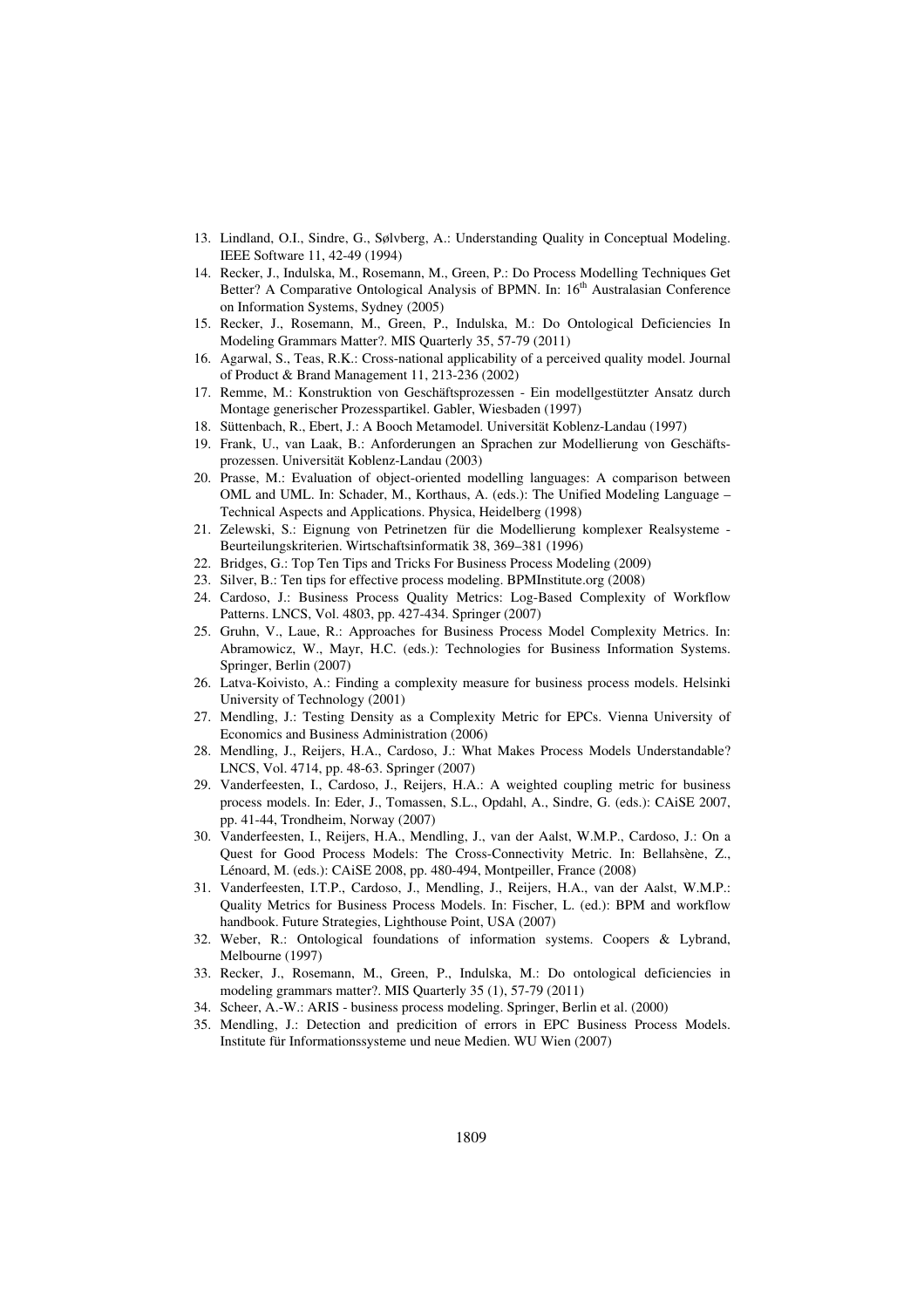- 36. Mendling, J.: Metrics for process models: Empirical foundations of verification, error prediction, and guidelines for correctness. Springer, Berlin (2008)
- 37. van Hee, K.M., Oanea, O., Sidorova, N.: Colored Petri Nets to Verify Extended Event-Driven Process Chains. In: Meersman, R., Tari, Z., Hacid, M.-S., Mylopoulos, J., Pernici, B., Babaoglu, Ö., Jacobsen, H.-A., Loyall, J.P., Kifer, M., Spaccapietra, S. (eds.): On the Move to Meaningful Internet Systems 2005: CoopIS, DOA, and ODBASE. LNCS, Vol. 3760, pp. 183–201. Springer, Berlin Heidelberg (2005)
- 38. Keller, G., Nüttgens, M., Scheer, A.-W.: Semantische Prozeßmodellierung auf Grundlage Ereignisgesteuerter Prozeßketten (EPK). In: Scheer, A.-W. (ed.): Veröffentlichungen des Instituts für Wirtschaftsinformatik, Vol. 89, Saarbrücken (1992)
- 39. Gove, P.B.: Webster's third international dictionary of the English language. Merriam-Webster, Springfield (1986)
- 40. Wand, Y., Weber, R.: An ontological model of an information systems. IEEE Transactions on Software Engineering 16, 1282–1292 (1990)
- 41. Wand, Y., Weber, R.: Mario Bunge's ontology as a formal foundation for information systems concepts. In: Weingartner, P., Dorn, G.W.J. (eds.): Studies on Mario Bunge's Treatise. Rodopi, Atlanta (1990)
- 42. Chidamber, S.R., Kemerer, C.F.: A Metrics Suite for Object Oriented Design. IEEE Transactions on Software Engineering 20, 476–493 (1994)
- 43. McCabe, T.J.: A Complexity Measure. IEEE Transactions on Software Engineering 2, 308–320 (1976)
- 44. Shannon, C.E.: A mathematical theory of communication. The bell system technical journal 27, 379–423 (1948)
- 45. Halstead, M.H.: Elements of software science. Elsevier, New York (1977)
- 46. Allen, E.B., Khoshgoftaar, T.M., Chen, Y.: Measuring coupling and cohesion: An information-theory approach. In: 6<sup>th</sup> International Software Metrics Symposium, pp. 119-127. IEEE Computer Society (1999)
- 47. Allen, E.B., Khoshgoftaar, T.M., Chen, Y.: Measuring Coupling and Cohesion of Software Modules: An Information-Theory Approach. In: 7<sup>th</sup> International Software Metrics Symposium. IEEE (2001)
- 48. Allier, S., Vaucher, S., Dufour, B., Sahraoui, H.: Deriving Coupling Metrics from Call Graphs. In: 10<sup>th</sup> IEEE Working Conference on Source Code Analysis and Manipulation, pp. 43–52. IEEE (2010)
- 49. Arshad, F., Khanna, G., Laguna, I., Bagchi, S.: Distributed Diagnosis of Failures in a Three Tier E-Commerce System. ECE Technical Reports. Purdue University (2007)
- 50. Cho, E.S., Kim, C.J., Kim, S.D., Rhew, S.Y.: Static and Dynamic Metrics for Effective Object Clustering. In: 5th Asia-Pacific Software Engineering Conference, pp. 87- 85. IEEE Computer Society (1998)
- 51. Gui, G., Scott, P.D.: Coupling and cohesion measures for evaluation of component reusability. In: Diehl, S., Gall, H., Hassan, A.E. (eds.): Proceedings of the 2006 International Workshop on Mining Software Repositories, pp. 18–21. ACM Press, New York (2006)
- 52. Henry, S., Kafura, D.: Software Structure Metrics Based on Information Flow. IEEE Transactions on Software Engineering 7, 510–518 (1981)
- 53. Cardoso, J.: Process control-flow complexity metric: An empirical validation. In: IEEE International Conference on Services Computing (SCC'06), pp. 167-173 (2006)
- 54. Hitz, M., Montazeri, B.: Measuring coupling and cohesion in object-oriented systems. In: Proceedings of 3<sup>rd</sup> Intermational Symposium on Applied Corporate Computing (1995)